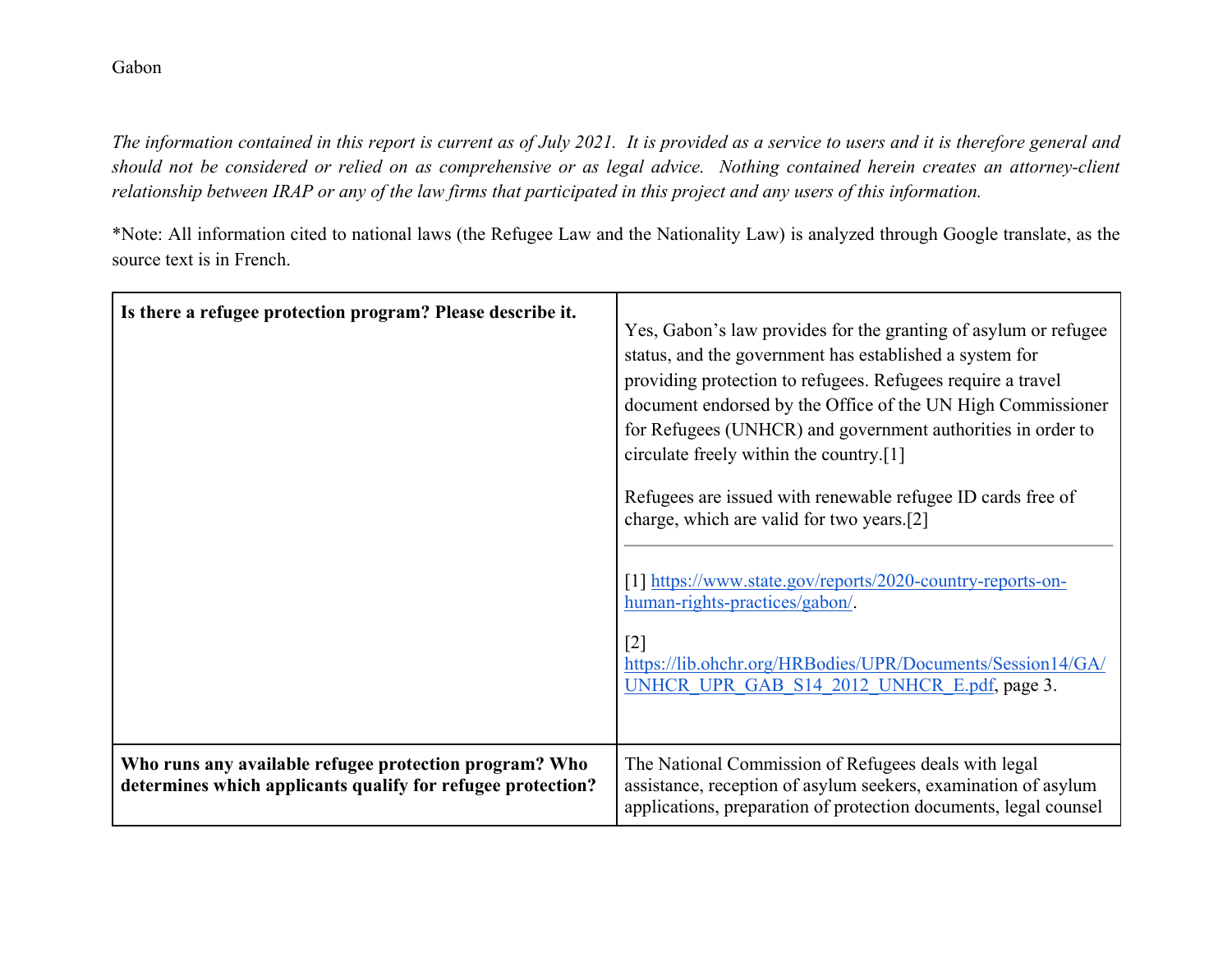|                                                                                                                                                                 | of refugees and asylum seekers, etc.[1]                                                                                                                                                                                                                                                                                                                                                                                                                   |
|-----------------------------------------------------------------------------------------------------------------------------------------------------------------|-----------------------------------------------------------------------------------------------------------------------------------------------------------------------------------------------------------------------------------------------------------------------------------------------------------------------------------------------------------------------------------------------------------------------------------------------------------|
|                                                                                                                                                                 | [1] https://www.rabat-process.org/en/countries/78-gabon (Last<br>updated: November 2018).<br>https://www.refworld.org/docid/44e1e0944.html, Article 4.                                                                                                                                                                                                                                                                                                    |
| Is the refugee protection program functional? For example,<br>how long does it take for decisions to be issued? What<br>percentage of applications are granted? | According to the UNHCR submission to the UN Human Rights<br>Council for the 2012 Universal Periodic Review of Gabon, the<br>refugee program is functional. According to the submission,<br>Gabon has, in general, complied with the non-refoulement<br>principle. <sup>[1]</sup> It is unclear what percentage of applicants are<br>granted refugee status.                                                                                               |
|                                                                                                                                                                 | $\lceil 1 \rceil$<br>https://lib.ohchr.org/HRBodies/UPR/Documents/Session14/GA/<br>UNHCR UPR GAB S14 2012 UNHCR E.pdf, page 1.                                                                                                                                                                                                                                                                                                                            |
| Do refugees have a right to work? A right to education? A<br>right to medical care? Please describe.                                                            | According to Article 10 of the Refugee Law, refugees are<br>entitled to the same treatment as nationals with respect to access<br>to education, registration fees at school and at university, and to<br>access to basic social services. Article 11 stipulates that<br>regarding access to and conditions of employment, refugees will<br>be treated in the same manner as foreigners.<br>While the refugee law provides refugees equal access to public |
|                                                                                                                                                                 | services, there have been reports that in some cases school and                                                                                                                                                                                                                                                                                                                                                                                           |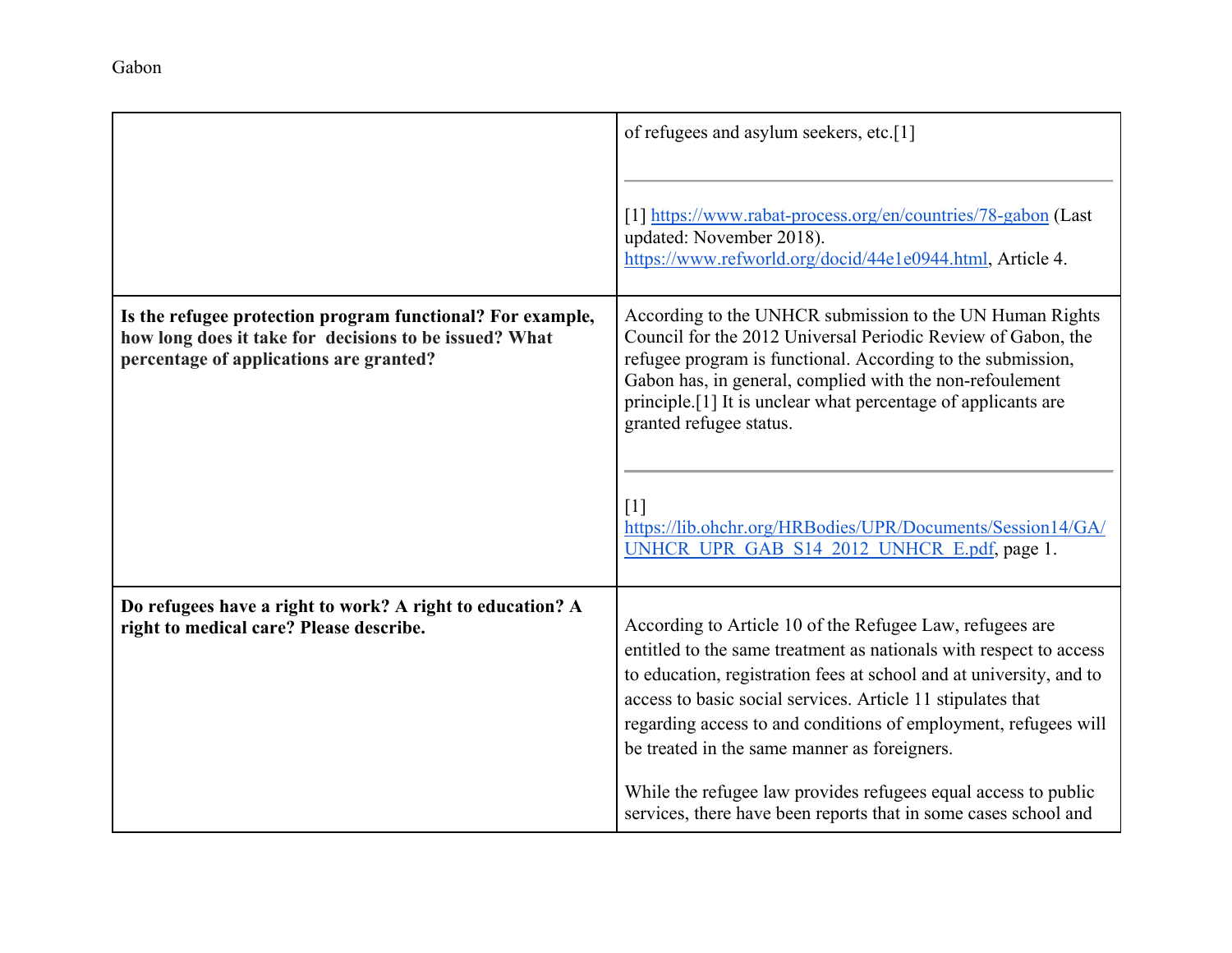|                                                                                                                                                                                                                                           | hospital employees improperly required refugees to pay<br>additional fees.[1]<br>[1] https://www.state.gov/reports/2020-country-reports-on-<br>human-rights-practices/gabon/.                                                                                                                                                                                                                                                                                         |
|-------------------------------------------------------------------------------------------------------------------------------------------------------------------------------------------------------------------------------------------|-----------------------------------------------------------------------------------------------------------------------------------------------------------------------------------------------------------------------------------------------------------------------------------------------------------------------------------------------------------------------------------------------------------------------------------------------------------------------|
| Are those seeking refugee protection free to live freely or<br>forced to reside in camps?                                                                                                                                                 | Refugees do not live in refugee camps, but rather in Gabonese<br>cities. <sup>[1]</sup><br>[1] See https://borgenproject.org/about-refugees-in-gabon/ and<br>https://lib.ohchr.org/HRBodies/UPR/Documents/Session14/GA/<br>UNHCR UPR GAB S14 2012 UNHCR E.pdf, page 2.                                                                                                                                                                                                |
| Does a grant of refugee protection result in a pathway to<br>permanent status? In other words, can a refugee eventually<br>become a citizen? Is there another form of legal permanent<br>status available for people with refugee status? | According to Article 11 of the refugee law, refugees must be<br>treated in the same manner as foreigners.[1]<br>The nationality code allows refugees to apply for naturalization;<br>however, the process is long and expensive. At age 18 children<br>born in the country of refugee parents may apply for<br>citizenship.[2] According to the nationality code, it appears that<br>an individual must reside in Gabon for 5 years in order to be<br>naturalized.[3] |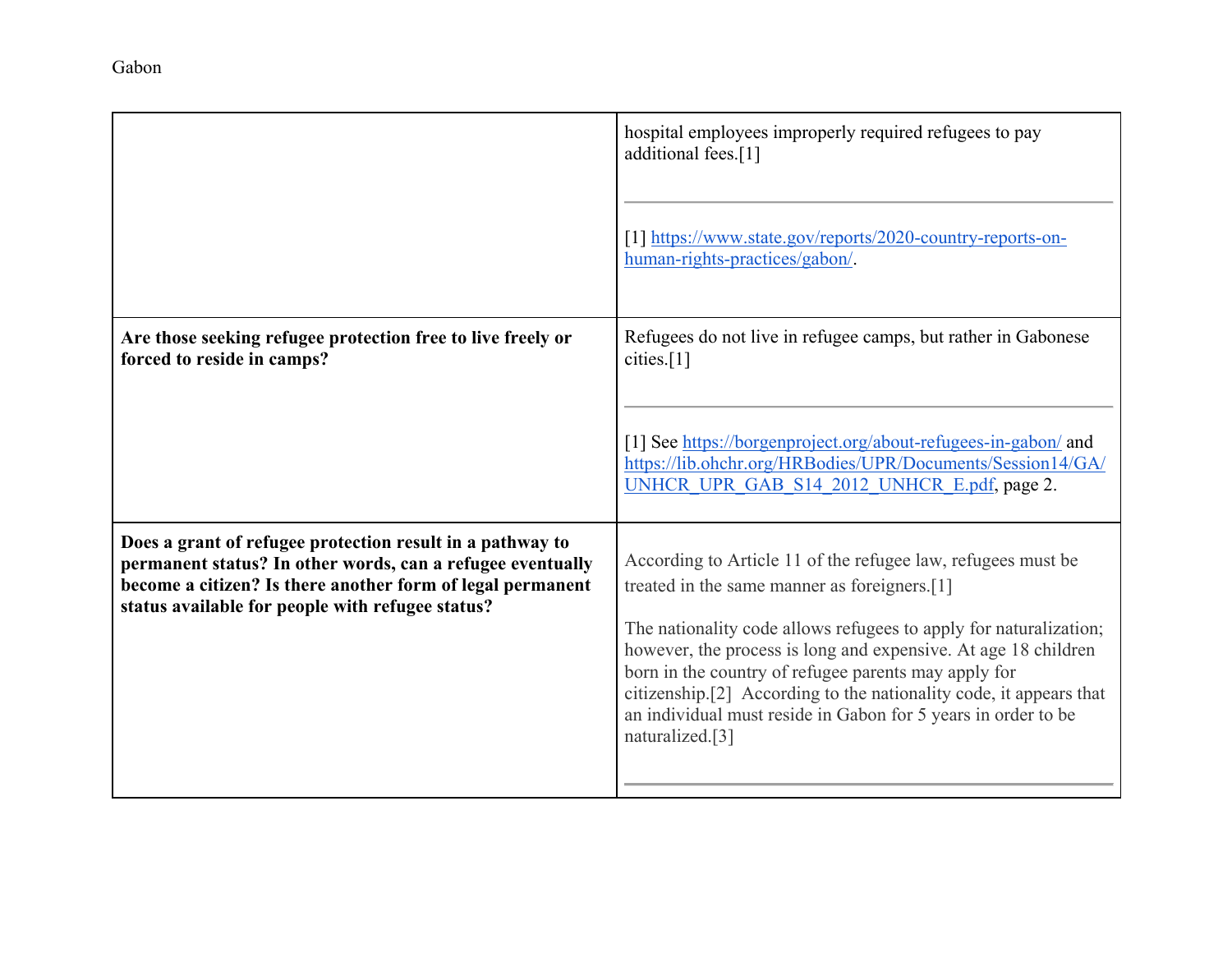|                                                                                                             | [1] https://www.refworld.org/docid/44e1e0944.html, Article 11.<br>[2] https://www.state.gov/reports/2020-country-reports-on-<br>human-rights-practices/gabon/.<br>$\lceil 3 \rceil$<br>https://www.refworld.org/country,,,,GAB,456d621e2,4c5847492<br>,0.html, Art. 31.                                                                                                                                                                                         |
|-------------------------------------------------------------------------------------------------------------|-----------------------------------------------------------------------------------------------------------------------------------------------------------------------------------------------------------------------------------------------------------------------------------------------------------------------------------------------------------------------------------------------------------------------------------------------------------------|
| Does the country offer temporary protections available other<br>than refugee status? If so, what are they?  | Gabon's law provides for the granting of asylum or refugee<br>status.[1] However, the program for asylum seekers appears to<br>be less developed, and the UNHCR has expressed concern for<br>the treatment of asylum-seekers in Gabon.[2]<br>[1] https://www.state.gov/reports/2020-country-reports-on-<br>human-rights-practices/gabon/.<br>$[2]$<br>https://lib.ohchr.org/HRBodies/UPR/Documents/Session14/GA/<br>UNHCR UPR GAB S14 2012 UNHCR E.pdf, page 3. |
| What, if any, penalties are there for people without status or<br>people who are denied refugee protection? | According to Article 7 of the Refugee Law, a person who enters<br>the country illegally and claims refugee status cannot be declared<br>an illegal immigrant, detained, imprisoned or penalized in any<br>way until their request is rejected. In order to benefit from this<br>provision, the individual must present themselves to competent                                                                                                                  |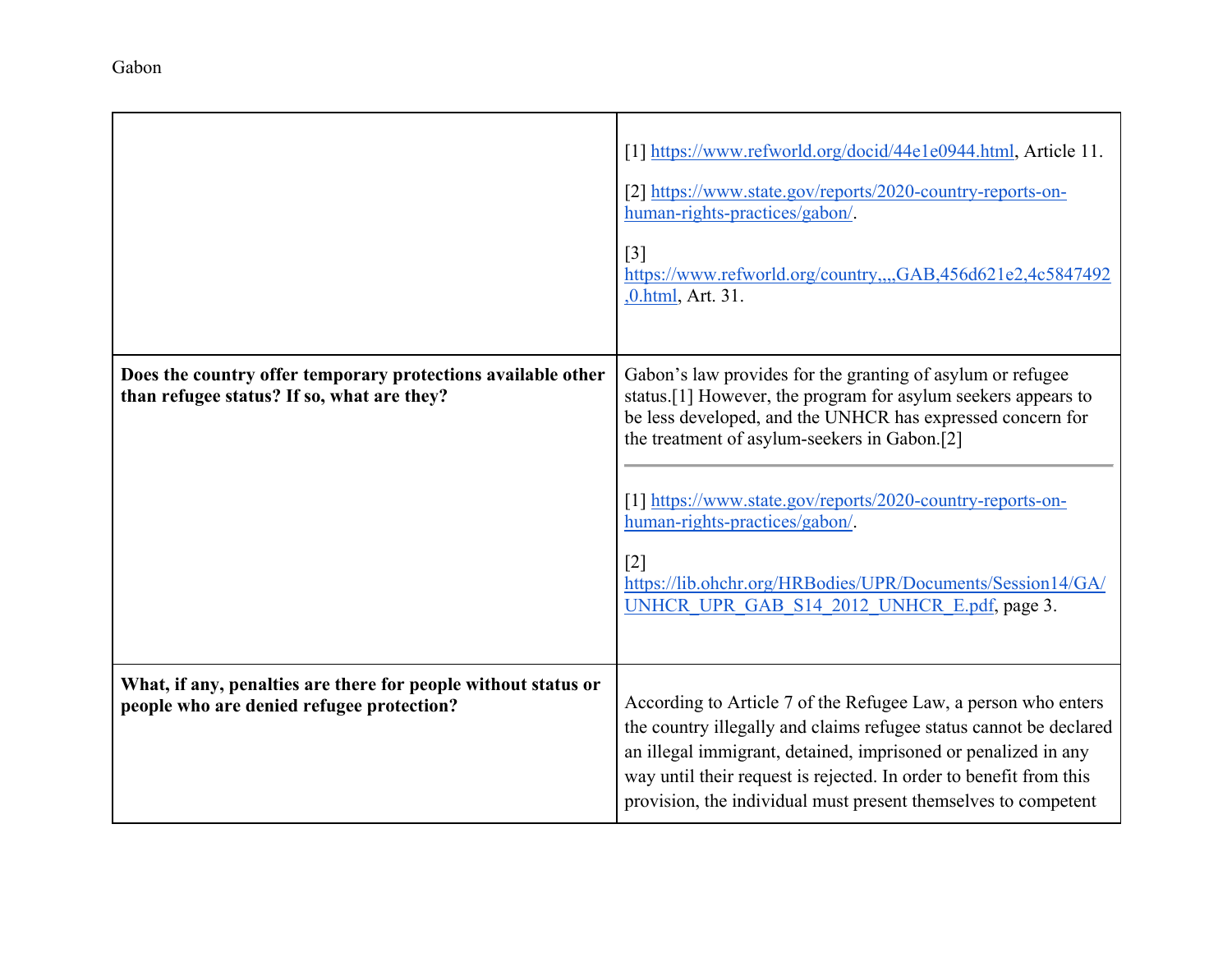|                                                                                                                                                                             | border authorities within 48 hours of entry. The authorities will<br>then issue a provisional document valid for 3 months.[1]                                                                                                                                                                                                                                                                                       |
|-----------------------------------------------------------------------------------------------------------------------------------------------------------------------------|---------------------------------------------------------------------------------------------------------------------------------------------------------------------------------------------------------------------------------------------------------------------------------------------------------------------------------------------------------------------------------------------------------------------|
|                                                                                                                                                                             | According to Article 8, if an individual is denied refugee status,<br>the individual must be granted a period of time to look for a new<br>host country before being deported.[2] It is unclear what happens<br>if the individual cannot find another country.                                                                                                                                                      |
|                                                                                                                                                                             | [1] https://www.refworld.org/docid/44e1e0944.html, Article 7.<br>[2] https://www.refworld.org/docid/44e1e0944.html, Article 8.                                                                                                                                                                                                                                                                                      |
| What organizations exist in-country that can help displaced<br>people seek available protections? What other organizations                                                  | Alisei $[1]$                                                                                                                                                                                                                                                                                                                                                                                                        |
| in the country may be able to help displaced people access<br>services and rights, even if their mission is not to specifically<br>work with refugees and displaced people? | [1] https://www.refugeesinternational.org/reports/improving-aid-<br>one-former-refugees-story.                                                                                                                                                                                                                                                                                                                      |
| Is there other information that might be valuable for<br>displaced people arriving in that country to know?                                                                 | Despite efforts by the government and UNHCR to reduce<br>discrimination, refugees complained of harassment and extortion<br>by security force members. Some security force members<br>harassed asylum seekers or refugees working as merchants,<br>service-sector employees, and manual laborers and, in order to<br>extort bribes, refused to recognize valid documents held by<br>refugees and asylum seekers.[1] |